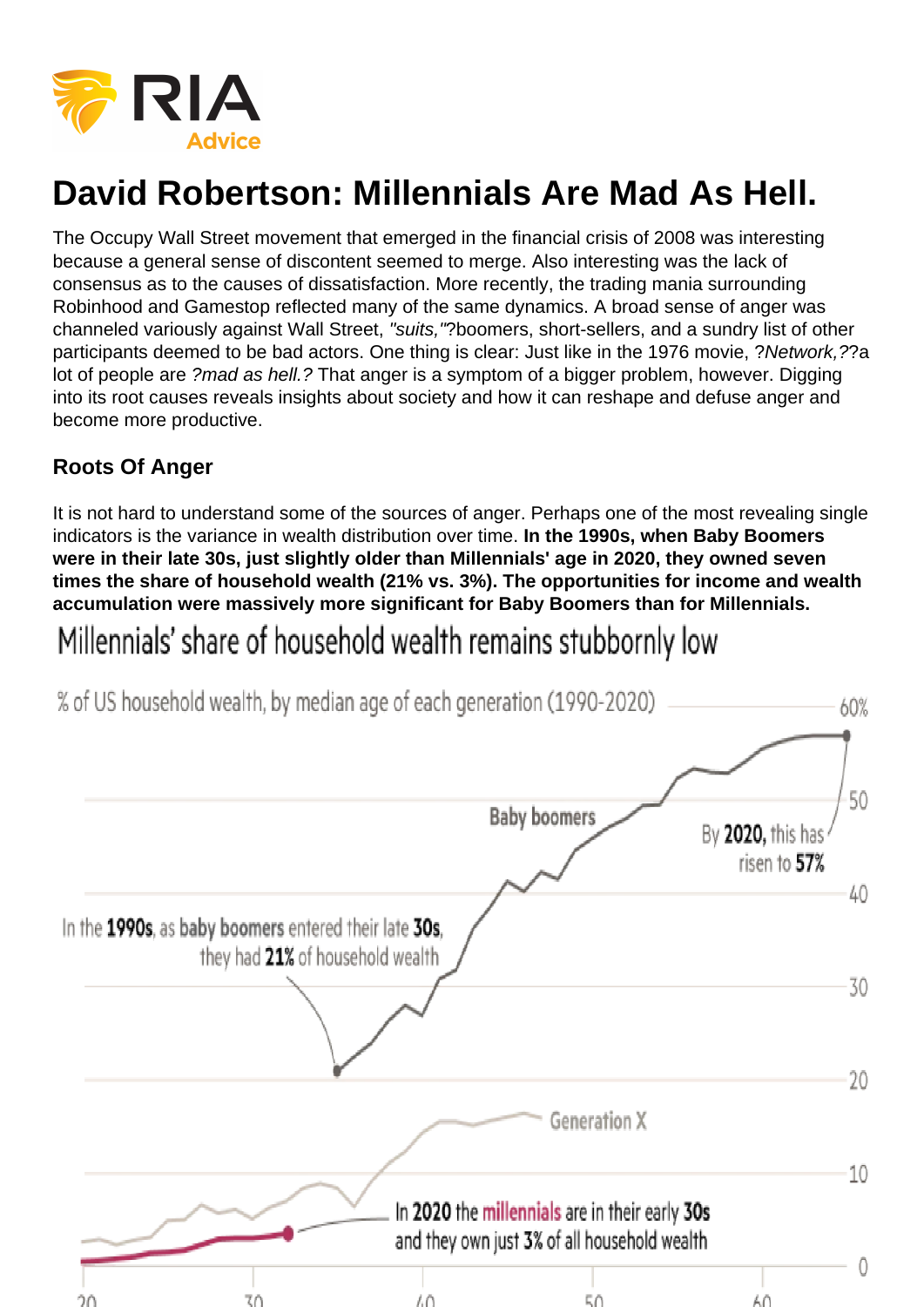# Missing The Target

As a result, it isn?t too surprising to observe a fair amount of discontent directed at the Baby Boom generation, and it is clear from a number of the Reddit/wallstreetbets threads that this is happening. Further, any reader of The Fourth Turning by William Strauss and Neil Howe can come away with plenty of material for younger generations to incriminate the Baby Boom generation. For example, Baby Boomers in the US grew up in an environment of enormous economic growth in one of the world's wealthiest countries. Yet, those prodigious benefits seemed not to be enough; massive debts got used to boost consumption even further. From a historical perspective (and to younger generations), Baby Boomers' generation appears rapacious in its consumption, like locusts stripping the country bare.

## A Generalization

Of course, such a view is a generalization that belies the existence of countless individual Baby Boomers who act and behave in ways that are utterly antithetical to that characterization. It is not hard to find smart and talented individuals and are generous with their time, financial support, knowledge, and experience. As a result, it is hard to consider the entire generation of Baby Boomers an appropriate target of opprobrium. There are other targets. For instance, short-sellers have received a great deal of anger following the Gamestop and Robinhood episode. Such too appears unjustified. For one, there are at least two sides to every story, and it is essential to hear both to get closer to the truth. Besides, given the upward bias of stocks, short-sellers must work even harder to make a living. Some of the most accomplished (and humble and generous) investors are short-sellers. As a result, the targeting of outrage against groups such as Baby Boomers or short sellers is at best misguided. At worst, such efforts are both malicious and counterproductive. It only makes things worse by directing outrage in a general direction, including people sympathetic to the cause.

## A Bad Game

Where should anger be directed then? Ben Hunt guides us to a better understanding by completely flipping the perspective. It is not a whodunit where the perpetrator needs catching. Instead, the problem is the economic, political, and financial system has become a destructive ?game? for most participants. In other words, the odds stacked against us are such that there is little chance of success over time, regardless of performance. To see this, we need to reconsider our assumptions and mental models. In his piece, [?Hunger Games,](https://www.epsilontheory.com/hunger-games/)? Hunt explains how things have changed in the markets:

"You have been told that you can be a PARTICIPANT in the game of markets, that you can storm the playing field of companies, that you can take matters into your own hands and rescue a promising company under unfair attack."

In a world of entirely free markets, strong property protection, effective regulation, effective enforcement, and a level playing field, this might be true, as the Robinhood episode revealed. However, many of these assumptions are no longer valid: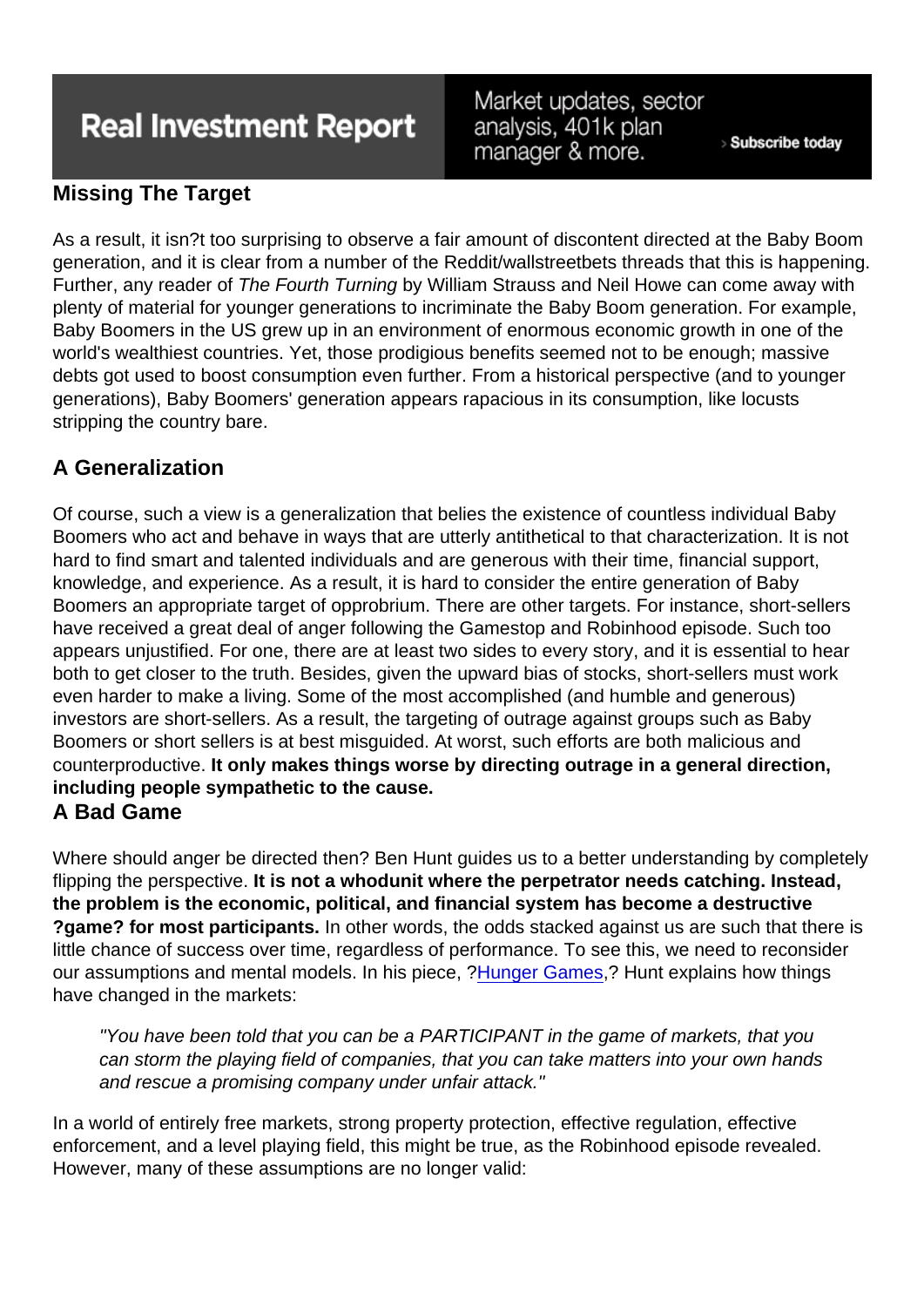"We all saw that the thing that determines whether or not our stock market bets pay off is ? other bets. We all saw that there is no ?game of companies? taking place independently of our bets. We all saw that our bets, in and of themselves, can win the ?game?, with absolutely zero input from the ?team? that is supposedly out on the 'field'."

Such is a very different concept of markets than what most of us have operated on. It boils down to two straightforward tenets:

"Everyone knows that everyone knows that 1) The bets ARE the market. 2) Market makers OWN the market."

#### Implications

The implications of this are huge. Success in investing in this context is not about researching and applying analytical skills and hanging in when it gets tough. Nope. Being an investor today is more like being a gladiator. You might win some fights, even in glorious fashion, but the odds currently stacked against your long-term survival. You are mainly just an actor in a game designed to serve the ends of a select few.

"Both of these stories are narratives for our very own Hunger Game, a spectacle that chews up the participants in the arena while delivering enormous profits to the networks (media, financial and political) that put them on."

The notion of participants getting chewed up in a contest that deliver enormous profits to others does seem to capture much of the environment ? and therefore explains much of the anger if it feels like it?s not a fair game that?s because it isn?t. Another Theory

Interestingly, Noam Chomsky?s presentation, Requiem for the American Dream, dovetails nicely with Hunt?s characterization of the higher-level structure of the social, political, and financial environment. According to Chomsky, the concentration of wealth and power is more than just an unpleasant outcome; instead, it is a distinct objective of the super-rich. As he explains, the 1960s was an era of much greater wealth equality and was the backdrop for a substantial expansion of civil liberties. Increasingly too, young people were protesting against the government, against corporate leadership, against AUTHORITY, and it scared people in charge.

#### **Principles**

As Chomsky tells it, "The 10 Principles Of Concentration Of Wealth & Power" (the subtitle of the presentation) were something of playbook devised by the super-rich to stem the tide of egalitarianism and to reverse it. While this hypothesis certainly rings with conspiratorial tones, the ?principles? sure explain many things. One set of principles prescribes reshaping the economy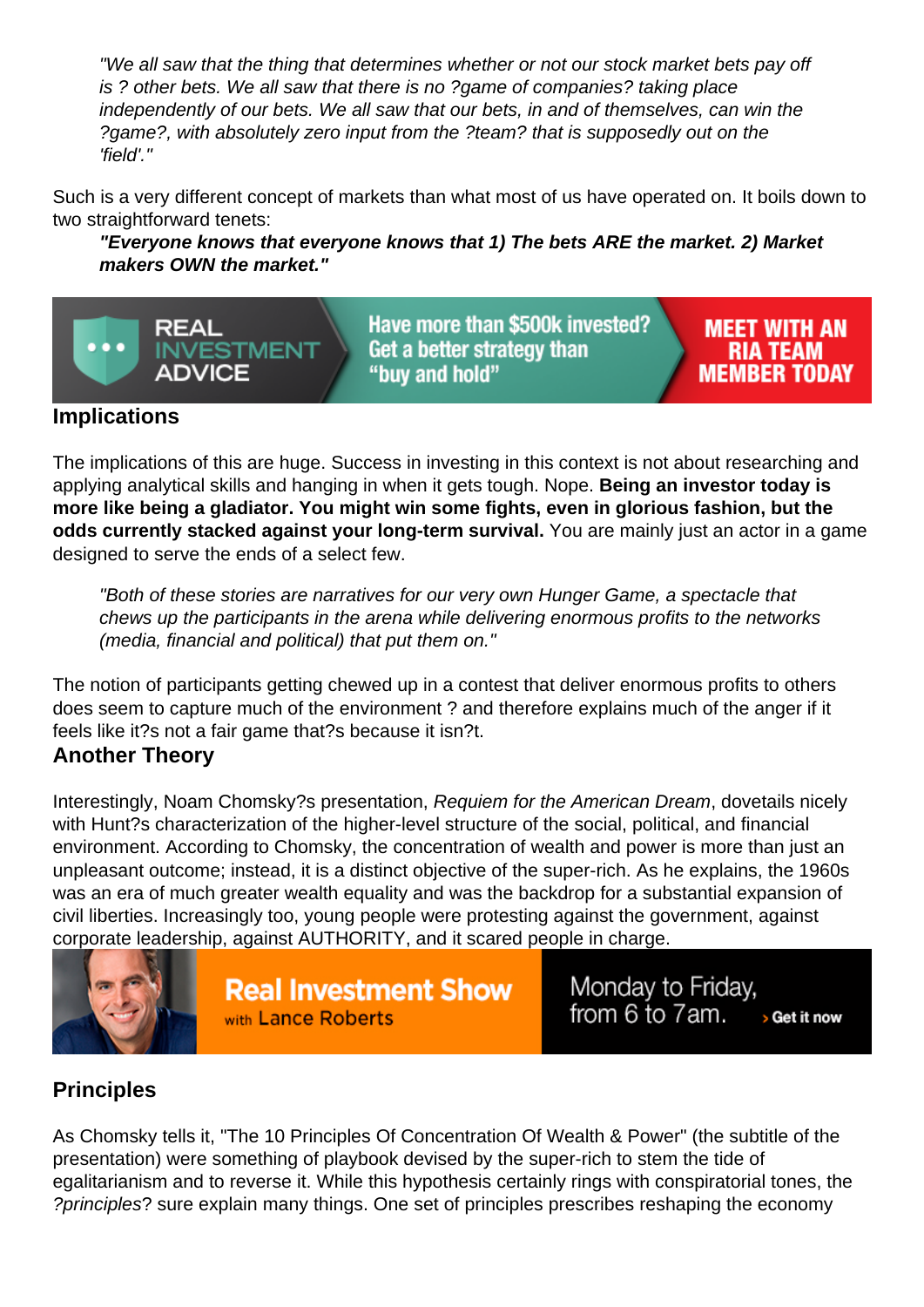through financialization and offshoring. Together, these two efforts serve to increase the role of asset owners in the economy at the expense of reducing laborers' role. Both have succeeded spectacularly. Another principle is, ?Marginalize the population.? Such gets accomplished by maintaining the veneer of democracy while at the same time eroding its power to be representative. Chomsky describes how most people do not have a voice that counts:

?In one study, together with another fine political scientist, Benjamin Page, [Martin] Gilens took about 1,700 policy decisions, and compared them with public attitudes and business interests. What they show, I think convincingly, is that policy is uncorrelated with public attitudes, and closely correlated with corporate interests. Elsewhere he showed that about 70 percent of the population has no influence on policy?they might as well be in some other country. And as you go up the income and wealth level, the impact on public policy is greater?the rich essentially get what they want."

## **Hypothesis**

Based on these principles, the hypothesis seems to fit pretty well, but principle #5, ?Attack solidarity,? really stands out as having explanatory power. The idea that the potential of an extensive group of people to collaborate toward a common goal is a terrifying prospect for a small minority of super-rich people with different interests. The energy of the masses, however, also represents a force that can turn on itself:

"SOLIDARITY IS quite dangerous. From the point of view of the masters, you?re only supposed to care about yourself, not about other people. This is quite different from the people they claim are their heroes, like Adam Smith, who based his whole approach to the economy on the principle that sympathy is a fundamental human trait ?but that has to be driven out of people?s heads. You?ve got to be for yourself and follow the vile maxim??don?t care about others??which is okay for the rich and powerful, but devastating for everyone else."

Wow, that puts a lot of things in a different context! Namely, when people fall prey to the maxim ?don?t care about others,? they inadvertently advance the super-rich's goals by disrupting the solidarity of everyone else. More specifically, when someone puts huge bets on Gamestop to stick it to the short sellers and rages about the boomers, they aren?t soldiers bravely fighting for a better system. They are pawns getting played. Requiem

Such may get mistaken for a passing phase or a transient cultural phenomenon, but it seems like there is something far more substantive here. Chomsky hints at it with his introduction:

?DURING THE Great Depression, which I?m old enough to remember, it was bad?much worse objectively than today. But there was a sense that we?ll get out of this somehow, an expectation that things were going to get better, ?maybe we don?t have jobs today, but they?ll be coming back tomorrow, and we can work together to create a brighter future?.?

Such highlights the problem. In the Great Depression, things were terrible, but there was a belief that things would get better. There was hope. Today, most people are far better off in terms of health and wealth, but the idea is that things are getting worse. The hope has faded. For the first time in the country's history, a generation has lost hope of things getting better. They have lost the American Dream. In a culture that highly values growth and competition, the fate of having less is an especially tough pill to swallow. It?s enough to make people angry.